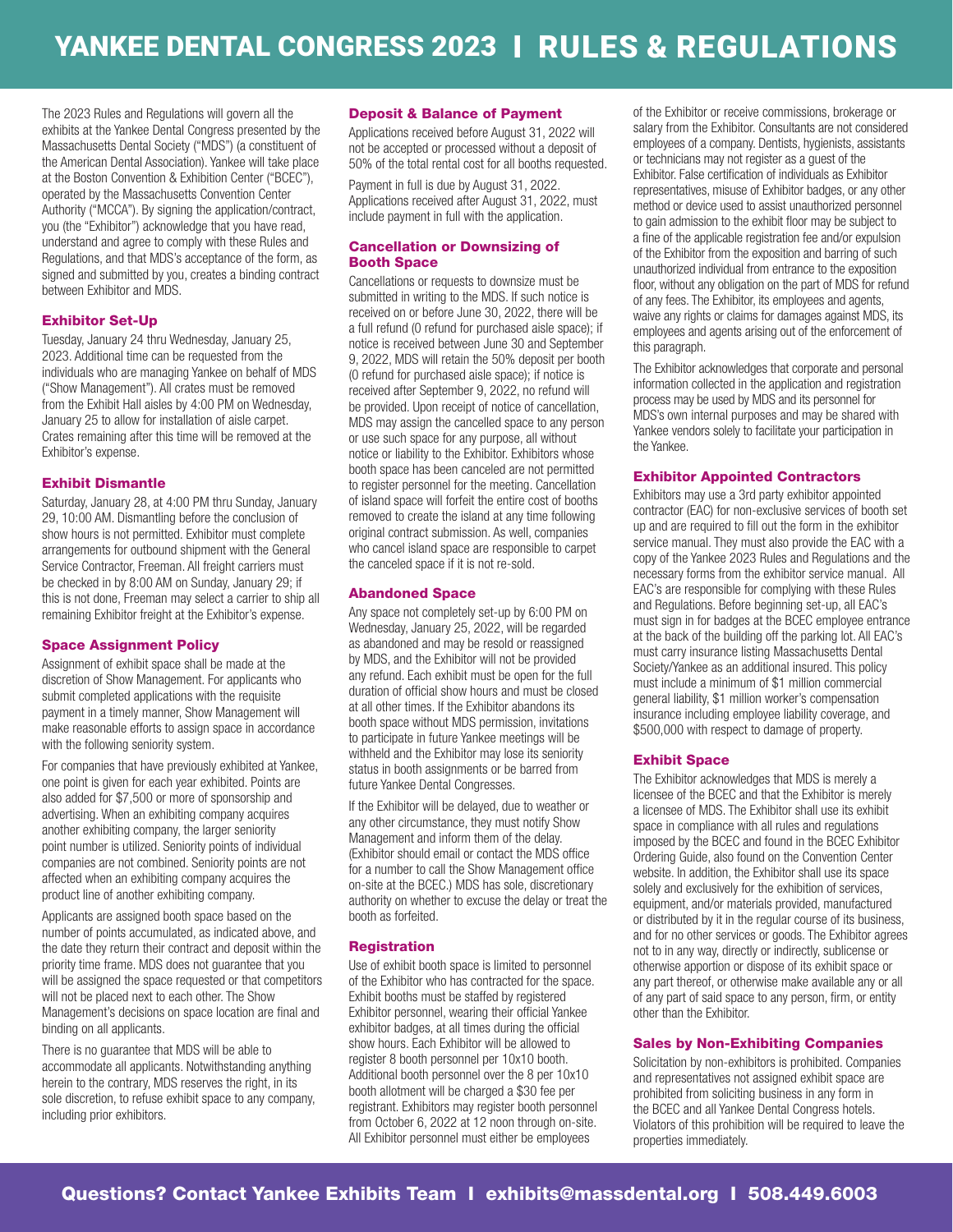## **Security**

All exhibits and respective contents are at the Exhibitor's sole risk. Neither MDS, the MCCA, nor any of their employees or agents will be responsible for damage or loss caused by fire, riots, strikes, civil disturbance, weather, acts of God, terrorism, disease, epidemic, war or other causes beyond their reasonable control ("Force Majeure"). Without in any way limiting or detracting from the forgoing exculpation of liability, the exclusive security company at the BCEC will provide general protection of exhibits displays on a 24-hour basis from the beginning of set-up time until the end of dismantling times. However, Exhibitor is expected to carry all risk insurance on its exhibit and utilize lock boxes; if Exhibitor desires special individual company security, it must contract with the security company at the BCEC, at Exhibitor's own expense. Under no circumstances will MDS or the MCCA be responsible for any breaches in security, except if such breach results from the gross negligence or willful misconduct of MDS or the MCCA. In the event that the exhibition is barred, prevented, or canceled due to Force Majeure or other circumstances beyond the control of MDS, then any refund of sums previously paid under the exhibit contract shall be at the sole and exclusive discretion of MDS.

## **Insurance**

The Exhibitor shall carry and maintain a minimum of \$1 million insurance coverage that provides comprehensive general liability coverage, coverage against damage to persons and property, and hazard insurance insuring the Exhibitor's property and its exhibit space, to fully protect it, MDS, the MCCA and Freeman against all risks in connection with its exhibit at Yankee, or under the 2023 Rules and Regulations, or otherwise. All such insurance shall name the entities listed in the previous sentence as additional insureds. The Exhibitor shall send an original certificate of insurance to MDS by December 14, 2022. No Exhibitor will be allowed to set-up without the required certificate of insurance.

## Indemnification and Liability

The Exhibitor assumes the sole and entire responsibility for any and all bodily injury (including death) and damage to or loss of property that may be sustained in connection with or resulting from Exhibitor's participation in Yankee and use of the BCEC. The Exhibitor agrees to indemnify and hold harmless MDS, Freeman and the MCCA from any claim, loss or damage (including reasonable attorney's fees and expenses) that any of them may sustain or be required to pay, in connection with, related to or arising from the Exhibitor's exhibition at the Yankee Dental Congress, including any violation by the Exhibitor of these Rules and Regulations, except if such claim, loss or damage results from the gross negligence or willful misconduct of the indemnified parties. The maximum liability of MDS from any and all causes shall be limited to the amounts paid by the exhibitor hereunder; in no event shall MDS be liable for punitive, indirect, special or consequential damages.

## Booth Space Description

Each booth will be supplied with an 8' high back drape, 3' high side rails and a 7" x 44" sign at no expense. All booths must be carpeted at the Exhibitor's expense.

If there is no floor covering by 5 pm on Wednesday, January 25, Yankee will order carpet to be charged to the exhibitor. The Exhibitor must pay for carpentry, decorating, labor, additional signs, and furnishings, and all such arrangements shall be made directly with Freeman. Exhibit booths are 10' deep by 10' wide unless otherwise indicated on the 2023 floor plan.

## Booth Space Limitations

Descriptions and requirements for Booth Construction are set forth on page 9 of the Exhibitor Prospectus, which are incorporated into these rules and regulations by reference. Hanging signs and banners are permitted at Yankee for exhibit space 20' x 20' or larger, however, written approval from Show Management of all signs and banners is needed. No interference with light or space of other exhibitors will be allowed. Booths which have been given prior approval to extend fuller than the maximum allowable height must ensure that the back side has a finished look with no company signage. No signs or any other articles shall be posted, nailed, or otherwise attached to any pillars, walls, doors, floor, etc. in any manner, and the Exhibit Floor must be protected from any dripping oil. Flammable or explosive substances, pyrotechnics or lighter than air balloons (helium) will not be permitted in the building. No tents, umbrellas, and/ or canopies are allowed. Exhibits will be examined for compliance, but any failure of MDS to notify Exhibitor that it is not in compliance shall not relieve the Exhibitor from all responsibility associated with such breach. The Exhibitor shall be responsible for any damage to the building, its fittings and any other exhibitor's space, and for any personal injury or other property damage associated with its failure to comply with these policies or its engaging in unlawful or inappropriate behavior.

MDS reserves the right to require, at the Exhibitor's sole expense, that proper background of booths and carpet be provided by Freeman in order to maintain the dignity and good appearance of the meeting. The right is also reserved to prohibit any exhibit or part of exhibit, or proposed exhibit, which in the opinion of MDS is not suitable or in keeping with the character of the exhibition or professional practices, or would tend to bring the reputation of the exposition or MDS into disrepute. This reservation of rights applies as well to persons, booths, things, conduct, and printed and advertising matter that MDS deems unsuitable, unprofessional or disreputable.

## Laser Exhibiting

In keeping with safety precautions for lasers, Yankee has adopted the following policy for those exhibitors displaying lasers in the exhibit area:

- Lasers must be operated only within a suitable enclosed space with eye protection for those viewing and operating the laser.
- $\bullet$  All demonstrations of CO<sub>2</sub> lasers must be conducted in clear plastic boxes with top and sides enclosed.
- Appropriate plastic colored cubicles must also be available for other types of lasers being demonstrated.
- No laser equipment may be left unattended in operable condition.
- Exhibiting companies will initially complete the Yankee Laser Exhibitor Form to be found in the Exhibitor Service Manual. Upon receipt of this form, Yankee will send more detailed information including the link to the registration form with the Department of Health, which the exhibiting company must complete at least 10 days before Yankee.
- All laser units must be inspected prior to use. The MDS will set up a time with the Department of Public Health for inspection, usually the Wednesday before Yankee opens.

## Marketing & Sales

Exhibitor shall not use the name or logo of the Yankee, or any facsimile thereof, or any promotional material or marks associated with the Congress for any purpose other than promoting Exhibitor's supplies, goods or services in the booth assigned to it, except by written permission of MDS.

Use of live or mechanical music is prohibited within the Exhibit Hall without express written permission from MDS. Any and all licenses to permit public performance of music or movies are the sole responsibility of the Exhibitor to acquire. If permission is granted and complaints are made, MDS reserves the right to require that the music be lowered or turned off completely. No noisemakers, loud speakers, megaphones, sideshow tactics, undignified methods, or materials will be allowed. Booth presentation and movies must be located as not to interfere with other exhibitors or aisle space. Videotaping and photography of the show and other exhibits is strictly prohibited. Demonstrations involving procedures on patients, live models or animals are prohibited unless authorized by Show Management.

Distribution of any samples or advertising materials, prize awards, drawings, raffles, lotteries, or contests, or the distribution of refreshments are subject to prior approval of MDS, which must be requested in writing no later than January 13, 2023. Failure to comply with this rule may result in dismissal from the Exhibit Floor.

All demonstrations or promotional activities must be in compliance with the law and confined within the limits of the contracted exhibit space. No business activities are to be undertaken in any aisles, lobbies or other areas of the BCEC. Sufficient space must be provided within the exhibit space for the comfort and safety of persons watching demonstrations or other promotional activities. The Exhibitor is responsible for keeping aisles near its exhibit space free of congestion caused by its demonstrations and other promotional activities.

## Competitive Activities

In order to protect the status of Yankee as existing exclusively as a forum for educating dental professionals and others about developments in the profession of dentistry and the equipment and technology utilized in the provision of dental services, MDS requires that the following restrictions be observed: To reserve any rooms in the convention hotels, a company connected in any way with the profession of dentistry must have contracted for exhibit space with Yankee. Within a one (1) mile radius of any portion of (i) the Boston Convention & Exhibition Center or (ii) any of the convention hotels (together, the